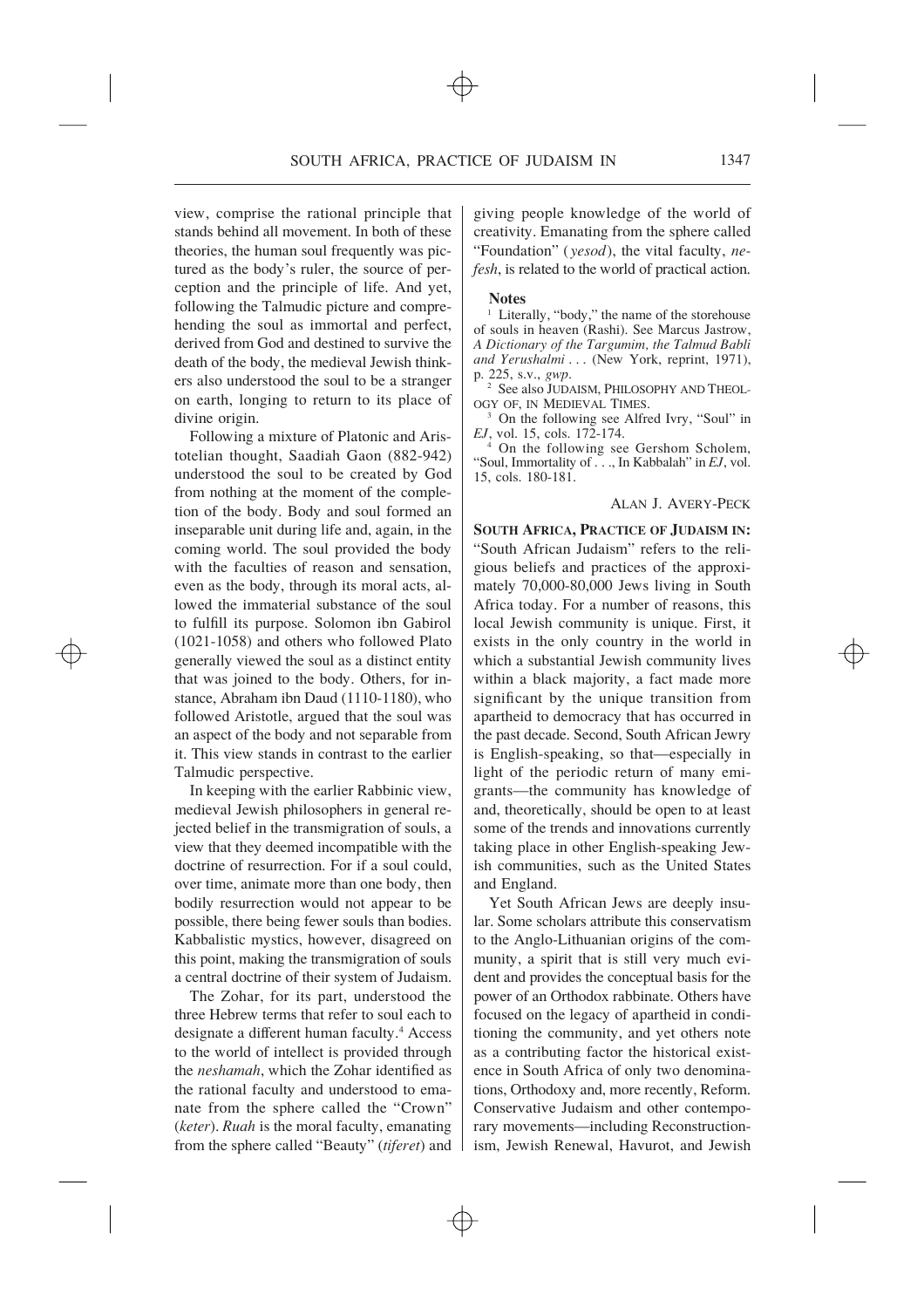Humanism—that have developed in the United States and elsewhere are for the most part completely absent from and virtually unknown in South Africa.

**The Litvak "invasion:"** The earliest Jews to build communities in South Africa were British, arriving when the British first settled the Cape around 1820. But since their numbers remained small, the character of South African Jewry was significantly changed beginning in 1880, when the first of the some 70,000 Eastern European, primarily Lithuanian, Jews who would arrive prior to 1948 came to the country.

Although many of the Lithuanian immigrants settled in urban areas, many other "pioneers" sought their fortunes in less developed areas, such as Natal, the Transvaal, and the Orange Free State. Many became peddlers on the veld (the great southern African plains), eventually opening prosperous country stores. Particularly successful and well known were the Lithuanian Jews in the town of Oudshorn in the Karoo province area, who were pioneers in the ostrich feather trade and developed an important import-export business. Although these early Jewish settlers could not legally hold public office or be in the civil service, many of them became respected leaders in their communities.

The Jewish immigrants quickly began building their own communities. Previously the synagogues had performed most of the educational, financial, and social functions in addition to religious ones. Now separate institutions were formed to facilitate life in the community. Jewish day schools were first established in the 1880s. A number of social welfare institutions were founded in the 1890s, in particular in Cape Town and Johannesburg. These included traditional *chevras* for Torah and Talmud study and a Jewish hospital with a kosher kitchen and Yiddishspeaking staff. The pressure to provide even more services was intensified during the Anglo-Boer War (1899-1902), when some ten thousand Jews fled the Transvaal and took refuge in Cape Town. After the war, federations of existing organizations were modeled on the Anglo-Jewish pattern. Jewish Boards of Deputies were established for

Transvaal and Natal in 1903 and the Cape Colony in 1904.

**Immigration in the twentieth century:** Jews were allowed to immigrate to South Africa fairly freely until immigration was severely curtailed by the Quota Act of 1930 and effectively stopped by the Aliens Act of 1937. As a result, from the 1930s until the early 1970s there was no significant immigration to the Jewish community of South Africa, a circumstance that led to the creation of a native-born Jewish population even more homogenous than the existing immigrant community, comprised primarily of Jews from Lithuania who had adopted certain British institutional models. Now that homogeneous background was reinforced and exaggerated, creating a highly cohesive and unified Jewish community that sees its origins in very definitive terms. The majority of South African Jews feel that they share similar roots and values. No influx of newcomers has created a need for pluralistic models that would integrate different types of Jews into the Jewish community.

**The synthesis of Anglo-Jewish religions and institutional forms:** The so-called "British" Jews<sup>1</sup> were the founders and leaders of all of the institutions of South African Jewry in the early years. As Lithuanian Jews arrived in greater numbers, they joined these institutions and, as in other British colonies, such as Australia, New Zealand, and even the United States, they initially looked to Britain as a religious model.

This English influence was evident—and to some extent still is—in a number of important areas. First is the institution of Chief Rabbi. For a long time, the Chief Rabbi of Britain was looked to as the ultimate spiritual and religious head of the local community; even since that time, all Chief Rabbis have come from Great Britain. Aspects of South African Jewish liturgical ritual also parallel the British model. Services contain a prayer, in the vernacular, for the government and generally used the Singer, and later, the Adler prayer books. Only very recently were these books replaced by the Birnbaum edition and, finally, after 1980, by the Art Scroll prayer book. Until 1945, when they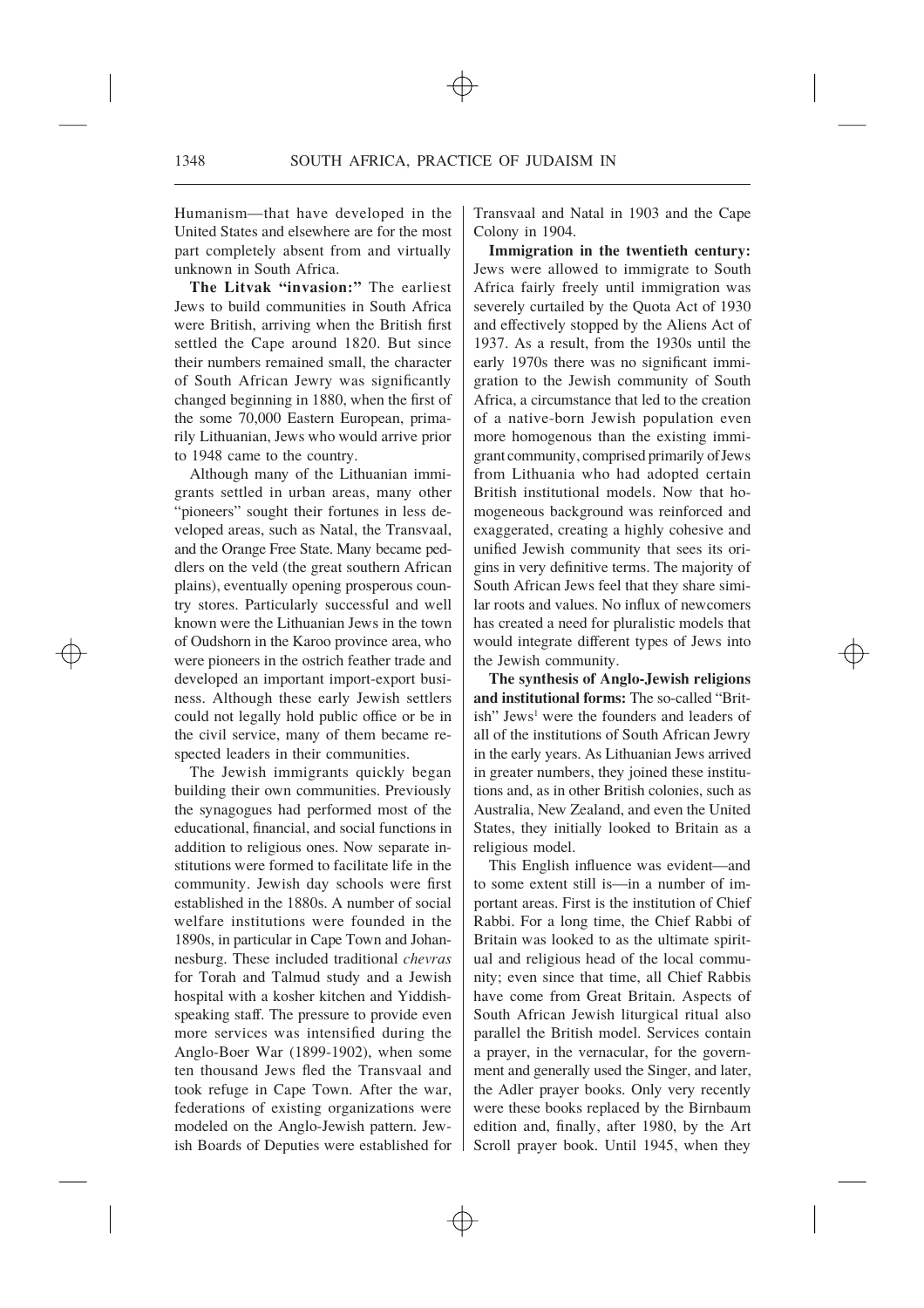were banned by Chief Rabbi Louis Rabinowitz, there was a tradition of mixed choirs in many Orthodox synagogues, and, until recently, rabbis and cantors wore robes and caps.2 Further, most synagogues use the Hertz Pentateuch, a product of English-style modern Orthodoxy that has been overwhelmingly used in English-speaking countries for over half a century, though today it is regarded as outmoded and somewhat apologetic. Finally, there is a preference for large, ornate synagogues and a more elaborate worship service than is found in the Litvak tradition, for example, with much pomp and ceremony surrounding the Torah procession prior to the Sabbath Torah reading.

These Briticisms, however, have always been matched by a strong Lithuanian influence on the beliefs and practices of South African Jews. South African Jews, for example, have a cerebral attitude toward religion and are not given to passionate outpourings of spirit in prayer and worship. Many specifically Lithuanian-influenced synagogues therefore are modest places of worship, and South African Jewry may be characterized overall by what Shimoni describes as its "non-Hassidic religious Orthodoxy." Although South African Jews typically congregate around religious activity, they are not, as a whole, devoutly religious. They tend, rather, towards what has been called "conservative traditionalism" or "non-observant Orthodoxy." The more expressive Hasidic movement did not come on the scene until the 1970s, with the arrival of Lubavitch, which is very much of an American import.

**The role of the day schools:** Following World War II, South Africa's day school system increased dramatically in importance, even as the system of afternoon schools declined. This new commitment to day school education was made possible by the development of a traditional-national orientation that became the hallmark of the day schools.

The traditional-national orientation to Jewish education stresses that Jews are a distinct national group, bound together by a connection to classical Judaism. Nevertheless, there is the recognition that different students will take the tradition more or less seriously as

something they actually practice and totally believe in. Despite these differences, the consensus among South African Jews is that traditional Judaism is the cornerstone of their national identity. In practice, the schools have taught this tradition not so much to emphasize the religion but as a means of instilling a distinct Jewish identity.

The day school system began with the establishment of the King David School in Johannesburg in 1948 and, by the late 1960s, had grown to seventeen day schools, some linked together in school systems such as King David and Herzelia. It has become increasingly common for Jewish parents to send their children to a day school, so that, by the late 1970s and certainly the 1980s, it became more the rule than the exception. Especially as more and more Jews began to emigrate, many of the government schools, which once boasted considerable numbers of Jewish children, contained fewer and fewer of them. This, in turn, increased Jewish parents' feeling that their children would feel more comfortable in a Jewish day school. Currently, between seventy-five and eighty-five percent of Jewish students attend a day school, primarily in Johannesburg and Cape Town.

Notably, this shift has had a catastrophic impact on the Progressive movement, since most parents who send their children to a day school—where a traditional Jewish perspective is presented—do not see the need also to bring the child to an afternoon Hebrew School—where the child might learn about Progressive Judaism. The move to day school education accordingly has severely weakened parents' ability to commit to Reform temples and Progressive Judaism.

**South African Orthodoxy:** The Orthodox community constitutes the vast majority of the Jewish population of South Africa. In the most recent comprehensive socio-demographic survey, conducted in 1991, Professor Allie Dubb found that almost four-fifths of Jews in South Africa describe their religious orientation as Orthodox. Dubb lists 78.5 percent of all Jews as Orthodox, 12.7 percent as Reform, and the rest as not identified with a specific movement. In Johannesburg, 90.1 percent of all those affiliated with a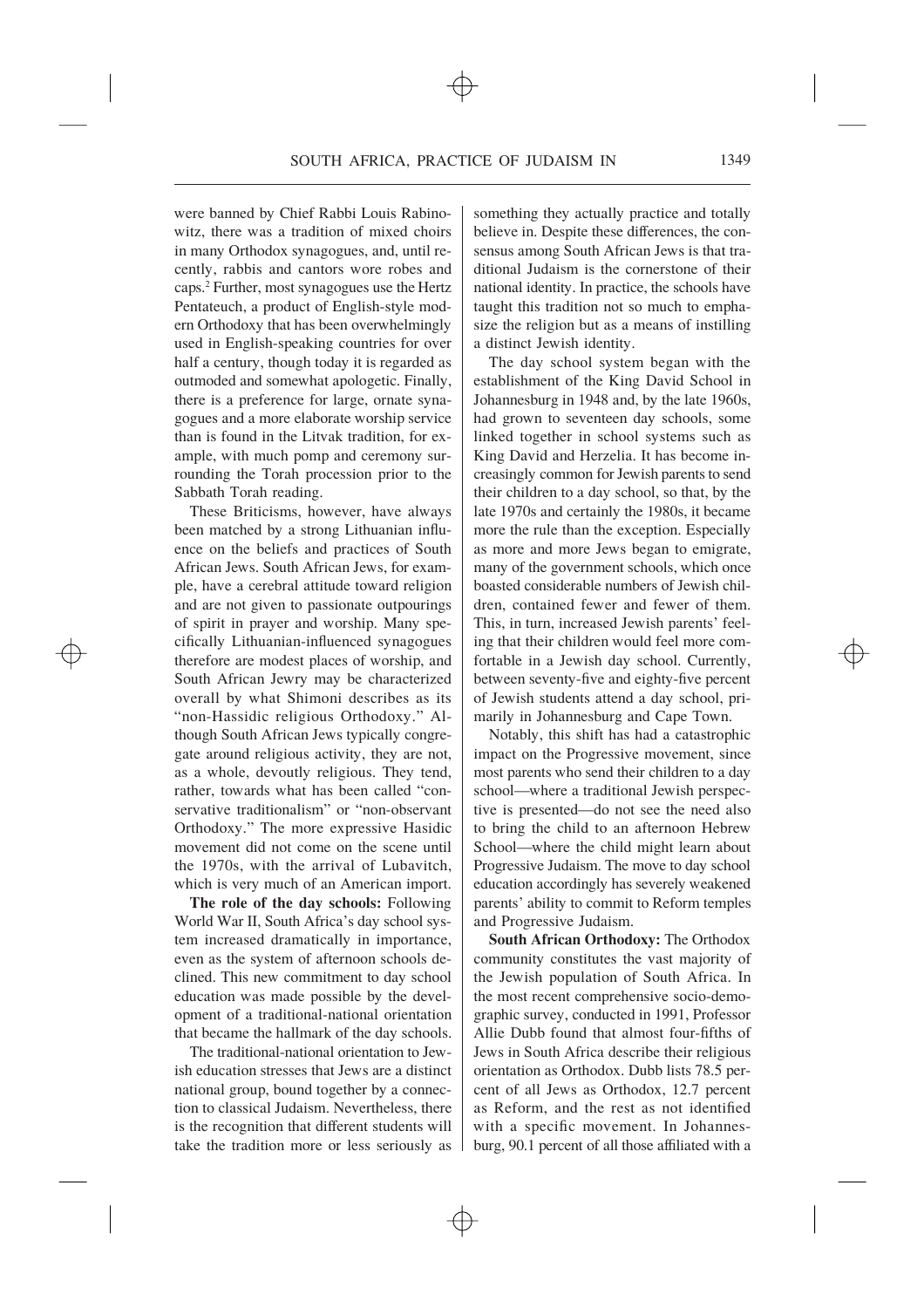synagogue were affiliated with an Orthodox one. The Orthodox affiliation rate for Pretoria was 89.1, for Cape Town, 84, Port Elizabeth, 75.4, and Durban, 73.4. Overall, 86.8 percent of all affiliated Jews were Orthodox by affiliation, an extremely high percentage. The figure today is almost certainly even higher.

The high percentage of Orthodox affiliation does not, however, indicate just how active the Orthodox community is and how much more active it is today than it was twenty years ago. In a 1974 study by Dubb, half of all respondents stated that they had attended 7.6 or more synagogue services in the previous year. While, in 1991, the median frequency was only a slightly higher, other numbers had risen significantly, so that, for instance, the percentage of those who attended services during the week had increased from 2.5 percent to 8.4 percent, and those who attended at least one Sabbath service per week had increased from 14 percent to 21.7 percent.

This trend toward greater involvement is very pronounced among the young. Dubb's two younger age groups, 18 to 29 and 30 to 44, attended synagogue about twice as frequently as their 1974 counterparts. In contrast, the median attendance of the oldest age group, 65 years old plus, had dropped in 1991 to half its 1974 levels.

In Dubb's 1991 socio-demographic study, 14.3 percent of respondents rated themselves highly observant, 74.4 as moderately observant, and 11.3 as being low in observance. Ninety-two point four percent always have a Passover Seder, and another 5.6 sometimes do; 90.8 percent fast on Yom Kippur; 74.3 percent always light Sabbath candles, and another 12.8 sometimes do. These percentages are high and reflect the very traditional nature of South African Jews.

Nevertheless, other observances have lower percentages of participation. The study indicates that only 45.1 percent always light Hanukkah candles, and another 15.4 percent sometimes do; 40.6 percent keep separate meat and dairy utensils strictly, 4.0 do "to some extent;" 37.7 percent purchase kosher meat only, and another 17.9 percent sometimes do. One marker of observance is

whether people handle money on Sabbath. Seventeen point seven percent do not, which is a few percentage points *above* the 14.3 percent who had rated themselves as highly observant. A greater measure of concern with a halakhic lifestyle is fasting on the minor fast days: 8.3 percent report that they do.

South African Jews have been described as adhering to both "non-observant Orthodoxy" and the "national-traditional orientation," both of which are particular to South African Jewry. These terms are different ways of saying that many of the roughly eighty percent of South African Jews who consider themselves Orthodox want to hold to Jewish tradition rather than follow halakhah strictly. Such people find it important that one's primary identity be as a member of the Jewish community, and part of that identity is the emotional connection with traditional Judaism.

For example, most South African Orthodox Jews like to go to synagogue on Friday nights; in fact, many of the big synagogues draw hundreds of people on Friday nights, with lesser numbers attending on Saturday mornings. Once in synagogue, however, people do a lot of talking, which is shocking to anyone raised in the Reform or Christian traditions, where being in a house of worship requires reverential respect. For South African Jews, by contrast, simply being in an Orthodox synagogue seems to fulfill a need for identity with their tradition. Whatever their actual behavior in the synagogue, by attending they reinforce their visceral ethnic identity.

To cite another example of South African Jewry's non-observant Orthodoxy, until the last few decades, South African Jews often celebrated a child's becoming bar mitzvah in an Orthodox synagogue but then hosted a reception that was not kosher. This practice was halted only when the Beit Din religious court—prohibited it, demanding that such receptions be strictly kosher and under Rabbinic supervision. Interestingly, despite people's personal lack of concern for kashrut, no opposition was expressed to this new policy. They apparently saw this observance as the right thing to do, despite the added cost and possible inconvenience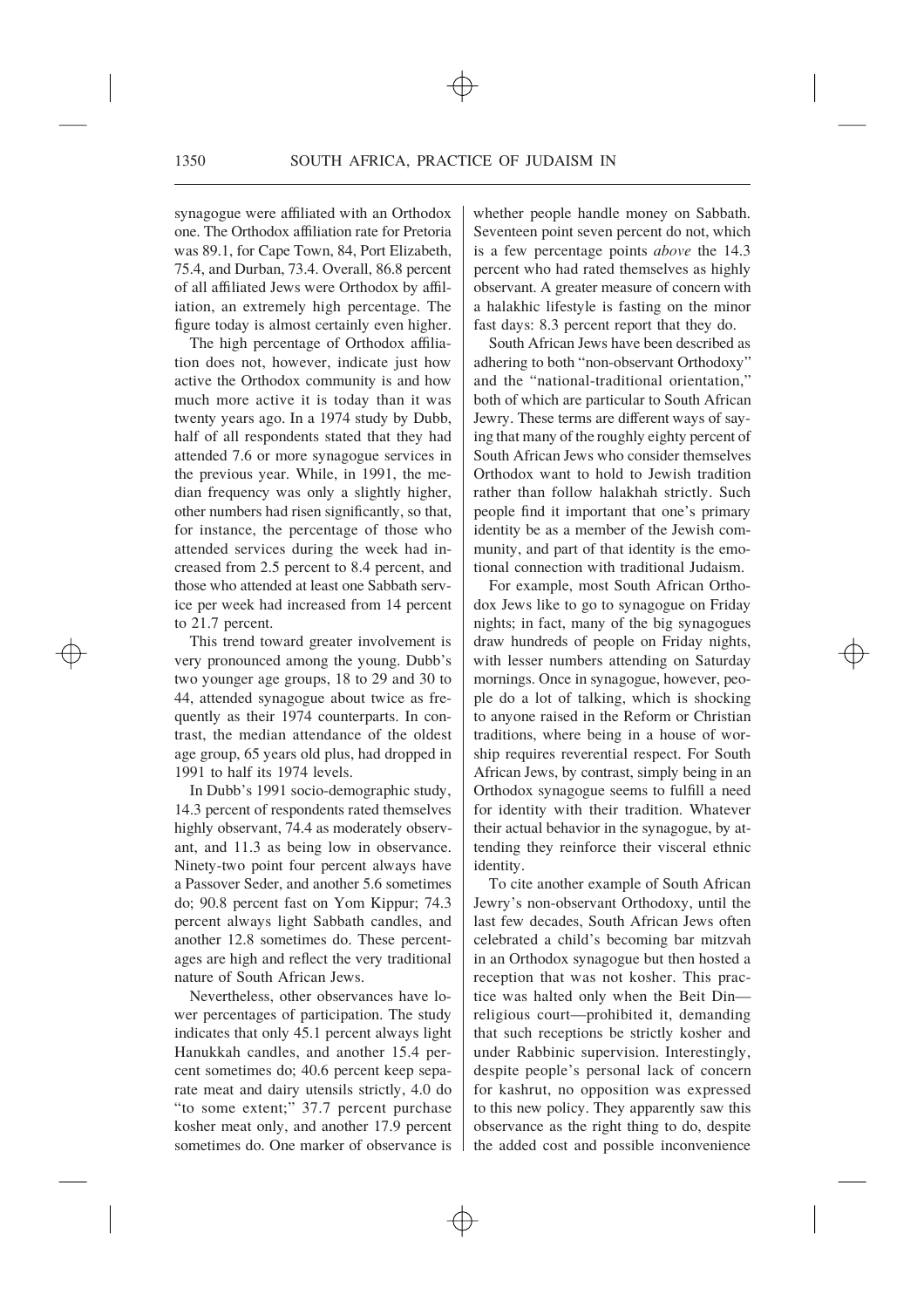and even if they continued otherwise not to follow the dietary restrictions.

Similarly, for many decades, most South African Jews have driven to synagogue on Sabbath and made little effort to hide that fact. But, as South African Orthodoxy has become more strict, Orthodox synagogues have been locking their parking lots. Again, there is little complaint, but also no change in people's personal observance; they still drive and simply park as near to the synagogue as they can. This willingness to accept the Orthodox approach is especially surprising in light of the high crime rate in Johannesburg, which makes walking even a block potentially dangerous. Still, there has been virtually no opposition to the policy; people accept the tradition because they recognize it as authentic and legitimate, even if they do not personally follow it.

Even Orthodox leaders, who might be highly critical of the apparent hypocrisy of South African Jewish practice, understand the social pressures that created this nonobservant Orthodoxy. Indeed, in some regards, they view this synthesis positively, as evidence that South African Jews consider the Orthodox tradition alone to represent true Judaism. While it would be better if more South African Jews were truly observant, these leaders understand the social realities that created this unusual synthesis and consider it the best possible outcome, far preferable to the trends that have emerged in the United States, where Jews are moving toward Conservative and Reform Judaism, total assimilation, and a high degree of intermarriage.

Notably, just as most South African Jews continue to see Orthodox Judaism as the only legitimate expression of historical Judaism, they maintain the traditional rabbinate as the only rightful source of religious authority. Accordingly, the Orthodox rabbinate, in particular the Orthodox Chief Rabbi and the Beit Din, continues to exercise power over a wide range of issues, such as conversion, kashrut, and synagogue standards. Until about two decades ago, this rabbinate was divided into separate hierarchical structures for Johannesburg and Cape Town. Shortly

before Chief Rabbi Cyril Harris (fig. 126) and the current Beit Din, these two structures were unified, so that a single Orthodox policy can be applied throughout the country.

**The Progressive movement:** In England, as in the United States, the Reform and Conservative movements developed during the course of the nineteenth century. In England, the Reform movement was separate from the Liberal movement. In Australia, Liberal, Reform, and Progressive were all synonymous terms. In South Africa, the term Reform was the preferred term in the early years. Liberal Judaism was used occasionally and then disappeared from usage entirely as liberalism became a negative concept. Over the past fifteen years, Progressive has become the preferred term, with Reform continuing to be used some of the time.

Reform movements developed around the same time in Australia and South Africa and in countries nearby, that is, New Zealand and Rhodesia (now Zimbabwe), respectively. These early Reform movements were encouraged by the World Union for Progressive Judaism, which was established in 1926 and headquartered in London. The support of the World Union allowed Reform movements to establish themselves on turf that until that time had been completely Orthodox.

The World Union had much reason to believe that Reform Judaism could attract a substantial number of South African Jews. Although before the advent of Reform all affiliated Jews were nominally Orthodox, many were completely non-observant. Thus, in 1932, the World Union agreed to provide a small stipend for a limited period to Moses Cyrus Weiler, a Latvia-born Palestinian national who was about to receive ordination at Hebrew Union College in Cincinnati. In South Africa, however, Weiler confronted a campaign of hostility from the Orthodox rabbinate, which charged that Reform was an illegitimate form of Judaism that would undermine both authentic Judaism and Zionism. Indeed, since no Jewish organization allowed his congregation to hire a room for prayers, Weiler initially had to use a Freemasons' hall.

Weiler's approach to building his community reflected a certain sense of decorum and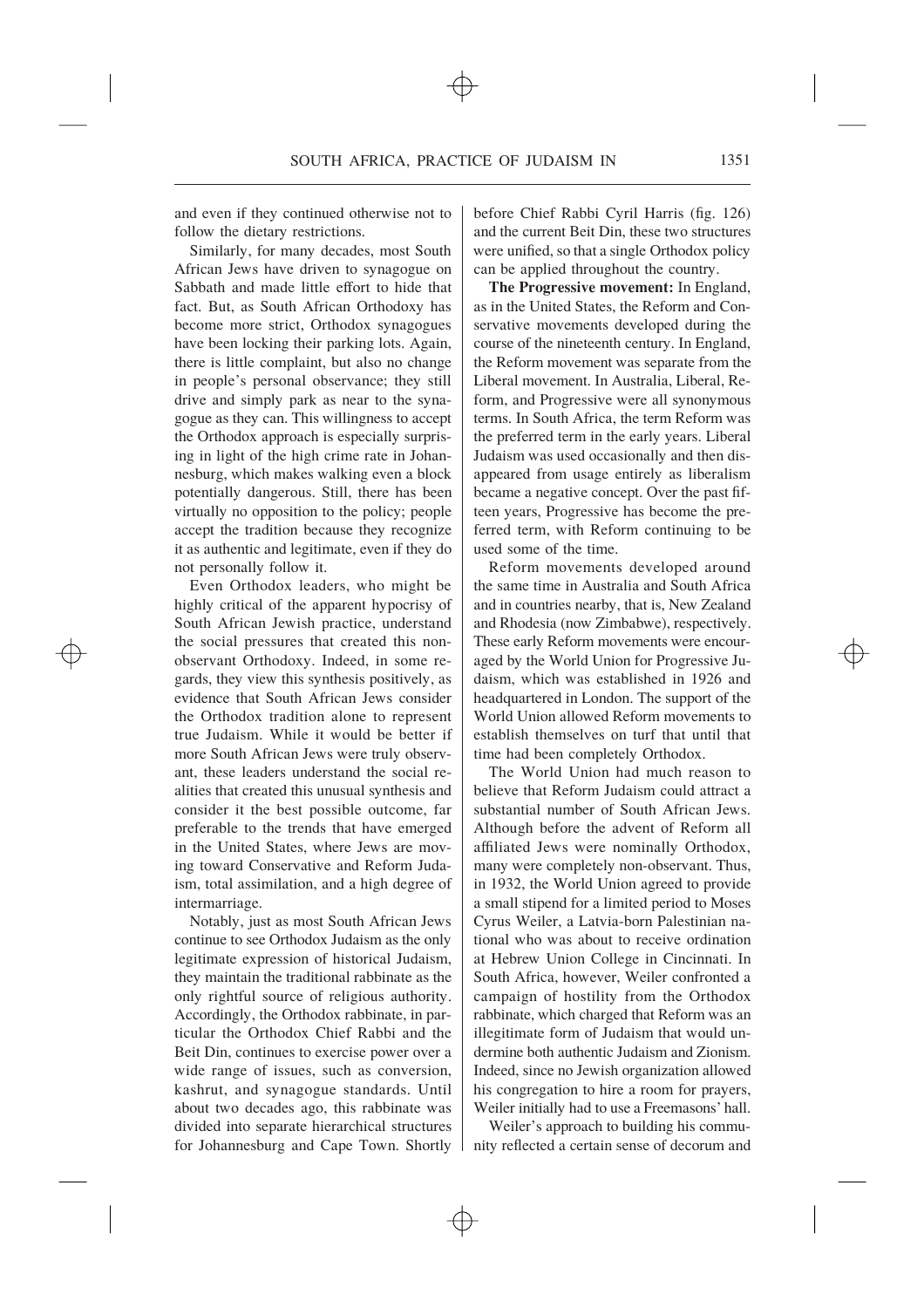equality among his growing community. He requested that services be more than a fashion parade, that members of the congregation respect the synagogue as a place of worship, and that seats be neither sold nor assigned. He also introduced children's services and helped organize a choir. Under Weiler, despite Orthodox opposition, the Progressive movement developed rapidly, establishing temples in Johannesburg, and later Cape Town, Durban, Pretoria, Springs, Bloemfontein, Port Elizabeth, East London, and elsewhere. At its zenith in the 1950s, this large and vibrant movement had as much as eighteen percent of South African Jews. Only Kimberley and Pietermaritzburg remained as medium- or large-sized cities without reform congregations.

But in the late 1950s, after Weiler emigrated to Israel, the movement began to decline. This decline, which paralleled that of the South African Jewish community in general, was the direct result of the political turmoil in the country. Thus, by 1993, it had become very apparent that a number of Reform congregations in some of the smaller cities would close. As of 1998, there were officially only ten Reform congregations: one in Cape Town, three in Johannesburg, and one each in Port Elizabeth, East London, Durban, Bloemfontein, Pretoria, and East London. However, Bloemfontein is defunct in all but name, and East London is nearly so. Port Elizabeth's congregation is quite small and unable even to consider supporting a rabbi. Some of these smaller congregations will undoubtedly close in the coming years.

**The Conservative Movement:** A form of Conservative Judaism began in Johannesburg in 1985, when Temple Shalom on Louis Botha Avenue, one of four congregations forming the United Progressive Congregation of Johannesburg, invited Rabbi Aby Assabi to officiate at High Holy Day services. Assabi previously had led an Orthodox-style congregation in Germany and a Reform congregation in Netanya, Israel, where he simultaneously served for eight years as Executive Director of the Israeli Progressive Movement.

Assabi became Temple Shalom's full-time rabbi and soon presided over the congre-

gation's merger with Temple Emanuel, of Houghton, Johannesburg. The newly formed alliance, Imanu-Shalom, began in 1986 as a Progressive congregation with two temples under the rubric of one congregation. According to the congregation's newsletter, it numbered 1350 families, including a number of wealthy and influential business people and Jewish lay leaders. Rabbi Assabi served as Senior Rabbi, rotating on alternating Sabbaths between Shalom and Emanuel. By 1991, his leadership had resulted in a dramatic transition from a reform-style service to a traditional, Conservative one. A new prayer book was being used in place of the Reform Gates of Prayer, and other Conservative ritual innovations were in place.

In 1995, Imanu-Shalom broke completely with the South African Union for Progressive Judaism, citing its refusal to adapt a more traditional approach to Judaism. But a disagreement with some members of the former Temple Emanuel regarding religious ideology soon led the two congregations again to be separated. Temple Shalom remained until 1998 under the religious leadership of Rabbi Assabi, and, since 1994, it has been loosely affiliated with the Conservative/Masorati Movement. But, in recent years, the congregation's membership has dropped precipitously, from fourteen hundred families to around three hundred fifty, the apparent result of a vacuum in leadership.

It appears, then, that building a Conservative congregation in isolation from a broadly based Conservative movement is very difficult. In addition, Conservative Judaism in South Africa faces all of the same problems that Reform Judaism faced and faces in terms of being seen as illegitimate and inauthentic. As long as Orthodox affiliation imparts a higher social status, non-Orthodox Judaism will remain a fringe phenomenon. This is the case especially as conservatism's strict standards on conversion close off a main potential source of new members, intermarrieds and potential Jews-by-choice who find no place within the Orthodox community.

**The German Orthodox in Johannesburg:** The perception in South Africa, as in other English-speaking communities that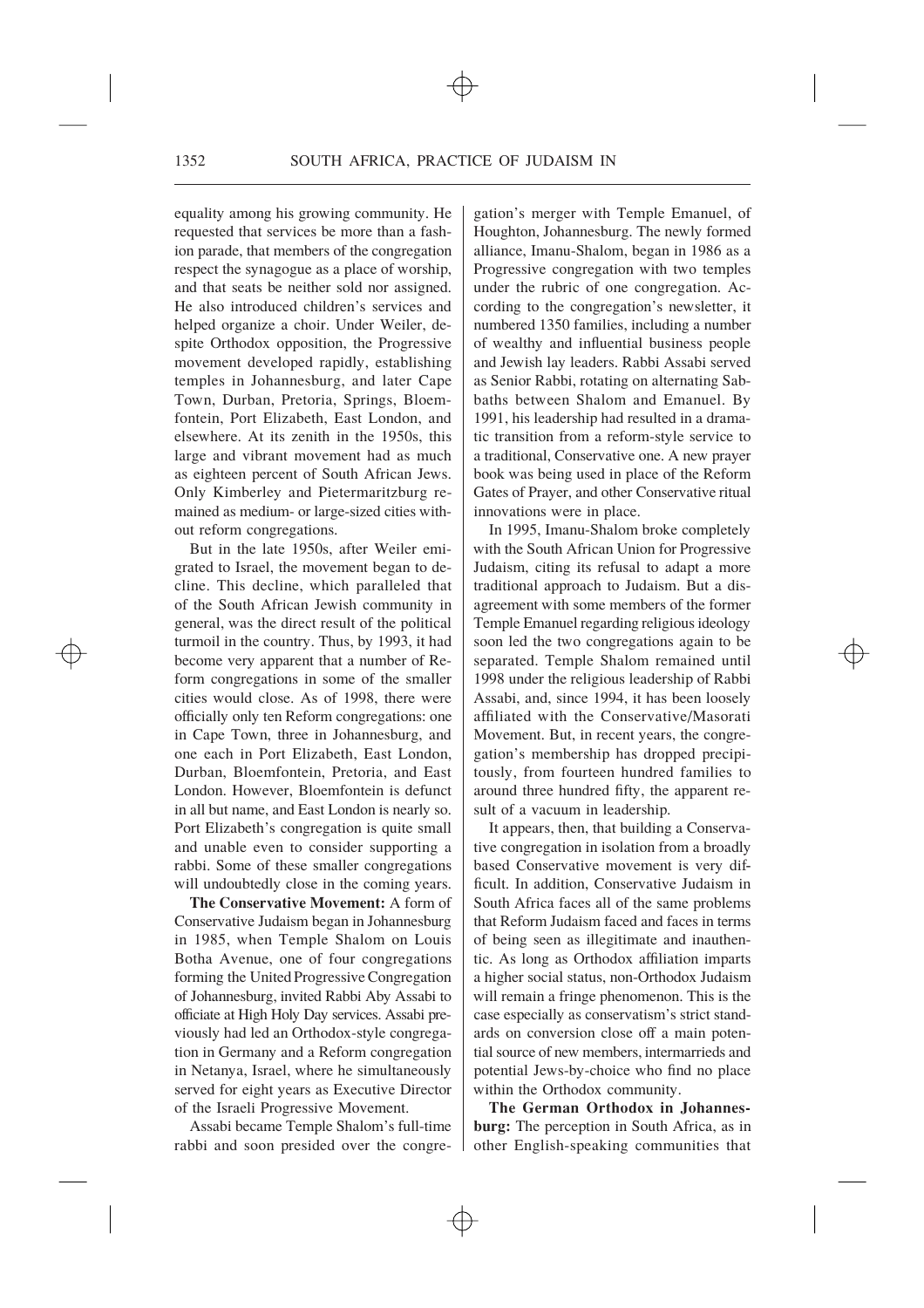received German Jewish immigrants prior to World War II, was that the German Jews tended to be Reform or at the very least to be highly assimilated. There is in fact no evidence that German Jews joined Reform in any disproportionate numbers. To the contrary, some of the German Jews who arrived in South Africa had been followers of Rabbi Samson Raphael Hirsch, who had built a modern Orthodox movement in Germany. In September, 1936, this group established the Adath Jeshurun Shul on Fortesque Road in Yeoville, Johannesburg. Beginning with no more than about a score of committed members, at its height Adath Jeshurun probably numbered around one hundred twenty or thirty families.

When Rabbi Yaakov Salzer came in 1953, he attempted to establish independent religious standards. For example, in 1954 he set up procedures to produce milk products under rabbinical supervision and, rejecting the broader Orthodox community's standards, also established an independent facility for slaughtering animals for meat. In response, the *Federation Chronicle*, which represented the more mainstream Orthodox in South Africa, launched a biting attack on Adath Jeshurun's alleged exclusivity. The newspaper accused its members of causing a rift in the unity of the Jewish people. Although both the Chief Rabbi and Beit Din immediately disassociated themselves from the articles, many people developed an image of Adath Jeshurun as a bastion of intolerant fanaticism.

Still, over the years, the Adath Jeshurun community was responsible for innovations that brought the standards of Orthodox observance to higher levels. Along with more stringent kashrut standards, it established an ultra-Orthodox Talmud Torah and a women's *tahara* service at the burial society, initiated informal training of *gabboim* (ritual directors) who began serving at various Orthodox synagogues throughout Johannesburg, and set up a laboratory for checking for *shatnes* (the prohibited mixture of wool and linen in a single cloth).

Adath Jeshurun was not the only synagogue that catered to German Jews. In the 1930s, Etz Chayim was the most popular

congregation for German Jews arriving in Johannesburg. Whereas Adath Jeshurun catered almost exclusively to those who were disciples of Samson Raphael Hirsch and who were ultra-Orthodox in their religious perspective, Etz Chayim catered to the vast majority of German Jews. Some of the immigrants who had been Reform in Germany may have joined one of the Progressive synagogues, which were English-speaking. However, even though Etz Chayim was Orthodox, being in fellowship with other German Jews and hearing the sermon in German was probably much more important than theological principles or specific ritual practices. The congregation remained strong until the end of the 1950s, by which time it was half German and half Lithuanian. In the 1960s and 1970s, though, it declined as Jews moved out of the neighborhood, and, around 1993, it closed, although a *minyan* was maintained until 1997, when the remaining congregants joined with the remaining congregants of the Wolmarans Street Shul.

**Sephardic Jews:** When, after years of colonial status, the countries in which they were living became independent, many Sephardic Jews moved to South Africa. The majority came from Zaire and settled in Cape Town, although a number from Zimbabwe settled in Johannesburg. In Cape Town today there is a two hundred-family Sephardic Orthodox congregation. Increasing numbers of Israelis are now joining this congregation, creating conflicts regarding ritual policy and other issues between the relatively newly arrived Sephardic Israelis and the founders, who are Sephardic central Africans originally from Rhodes.

The Sephardim from Rhodes have also had to face the recent increased stringency of Orthodox standards in South Africa. While the Rhodes Jews, like the Jews of Italy, were Orthodox, their traditionalism was very liberal and accepting of all levels of observance and manners of theological belief. Now, with the increasing control of the Beit Din over all religious questions, their congregations are being pushed into adopting more stringent halakhic requirements, ranging from the demand for a higher barrier to separate men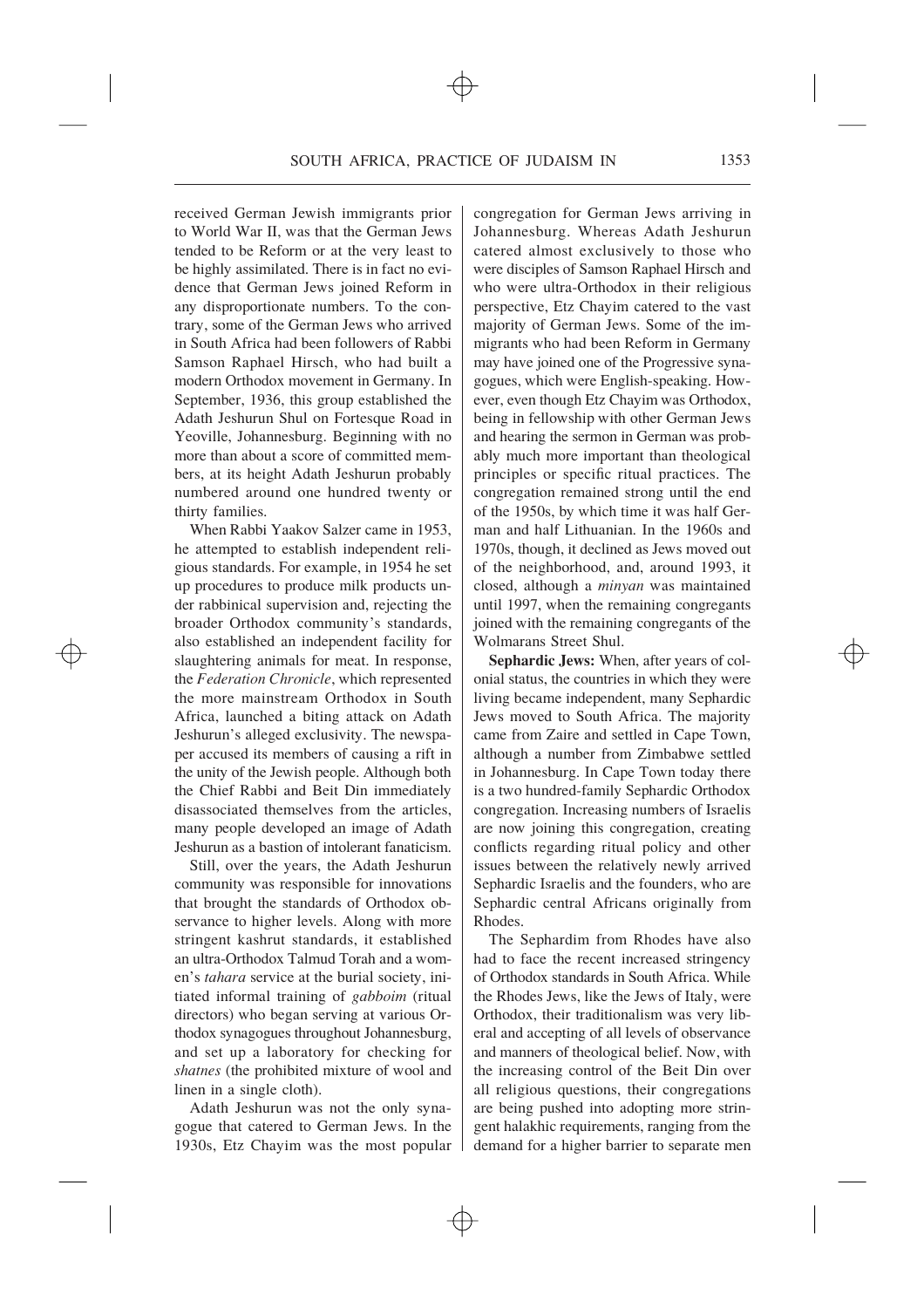and women at prayer to the application of additional kashrut standards that apply to food brought into the synagogue.

**The growth of ultra-Orthodoxy: The Baal Teshuva movement:** One very noticeable trend in recent times, primarily in Johannesburg, has been the growth of institutions promoting a return of young, assimilated Jews to an observant Jewish lifestyle. One such institution, Ohr Somayach, began in Johannesburg in February, 1986, with the work of Rabbi Shmuel Mofson, who was the official campus rabbi at the University of the Witwatersrand, where he played a direct and active role in the programs run by the South Africa Union of Jewish Students (SAUJS). In February, 1987, the beginning of the academic year in South Africa, Ohr Somayach, together with Yeshiva College, established an own institution in the suburb of Glenhazel. Together these would form the nucleus of what became known as a "new Yeoville," or the new Orthodox center, Yeoville having been the center of Orthodox Jewish life in Johannesburg prior to the dismantling of apartheid and the movement of Jews to the suburbs.

Ohr Somayach initially catered to young adults by creating a learning center that met three times a week, at first in the home of one of the rabbis. The group quickly outgrew the space, its popularity stemming from its ability to establish a trend by which it became not only acceptable but socially advantageous to attend Ohr Somayach lectures. These lectures were delivered by guest speakers from abroad and usually focused on the immediate emotional concerns of the audiences, in particular, on psychological issues such as interpersonal skills, relationships, and how to deal with the stresses of modern life.

Such programs began to attract an average of at least two hundred fifty people. In addition, Ohr Somayach sponsored daily worship services and classes that drew between fifty and sixty mostly young people who had not previously been observant. In 1989, a separate study program was instituted for women and, shortly thereafter, a Jewish marriage education program. This was considered an important innovation in South

African Jewish educational programming, especially in light of the very high divorce rate in the country in general and among the Jewish population in particular. After this program was established, the Beit Din, which had no specific link to the Ohr Somayach organization, began insisting that all prospective marriage couples attend this four-week course.

Ohr Somayach also tried to avoid conflicts with various subgroups within the Orthodox community. So, for example, when the Lubavitcher Rebbe passed away in 1995, the Lubavitchers were deeply in mourning. The Adath Jeshurun group, totally opposed to the Lubavitchers, ignored this milestone. In contrast, the Ohr Somayach organization held lectures to mark the passing of the Rebbe. In general, Ohr Somayach tried to do things to appeal to as broad a spectrum of Orthodox people as possible.

In 1992, the organization established a yeshiva program with a full morning study session. The program quickly grew to include twenty-five full-day students and a large number who studied half day. The yeshiva had four separate morning prayer services, two afternoon prayer services, and two evening prayer services. Also in 1992, a separate branch was established in Gallo Manor (in Sandton, a suburb of Johannesburg) and, in 1993, another branch opened in Savoy. In 1995, the group established a kollel—a yeshiva for married men—with eight South African families, augmented with five more brought from Ohr Somayach in Israel. The group's first rabbinical ordination took place in 1997.

Ohr Somayach has thus created a tight religious community that, by the late 1990s, had become a highly influential element of Johannesburg Jewish life, duplicating what Aish Hatorah—another center encouraging return to Judaism—was doing overseas and, indeed, leading Aish Hatorah in 1996 to open its own branch in Johannesburg. There, as elsewhere, Aish Hatorah specializes in reaching out to the uninitiated and combating assimilation by "injecting understanding in Jewish practice and by increasing Jewish pride." By mid-1997, after only a year in existence, over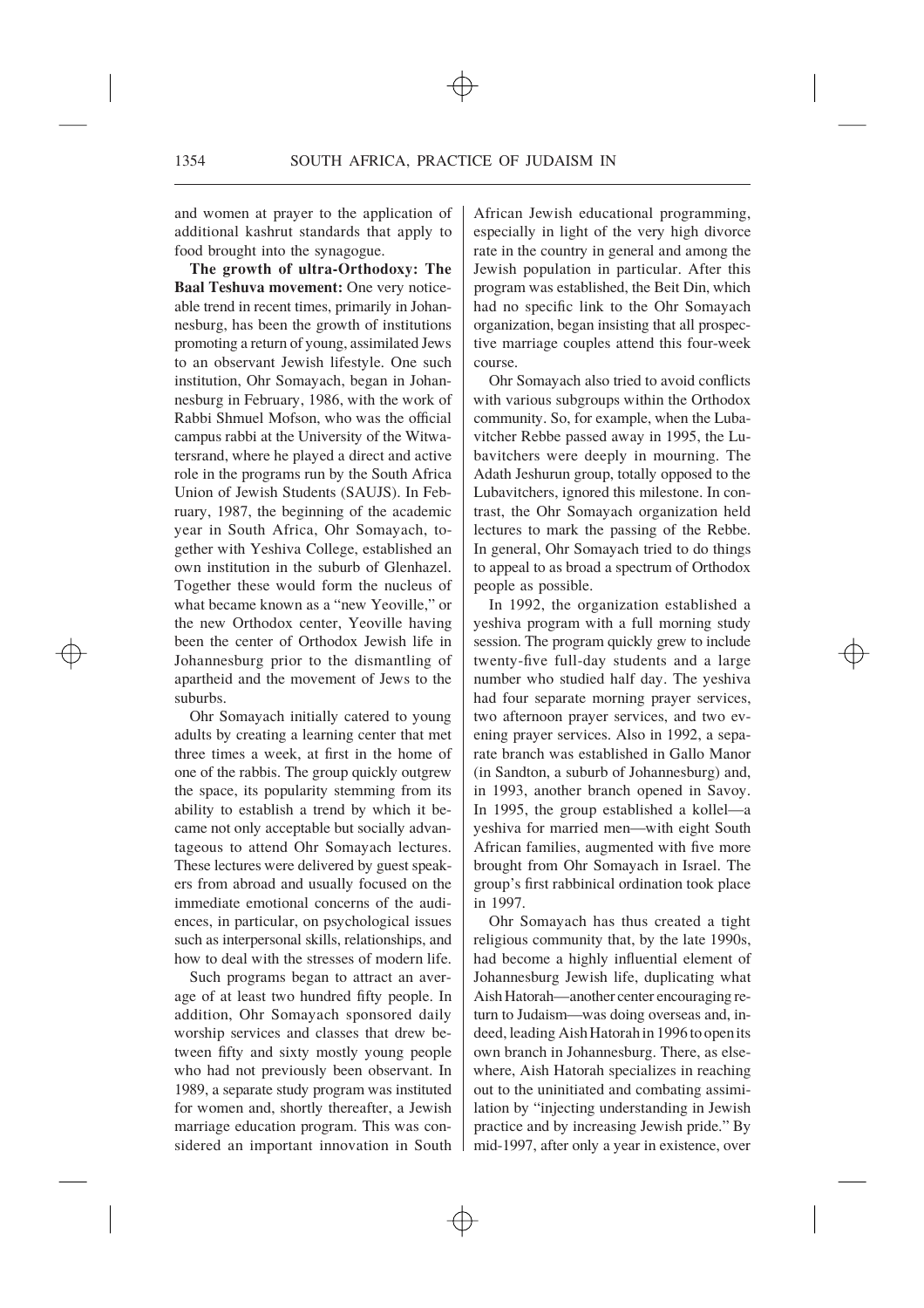thirty-five hundred people had attended at least one Aish Hatorah seminar.

The development of the Baal Teshuva movement is connected with a related phenomenon, the growth of the *shtibl.* While South African Orthodoxy has always been characterized by large formal synagogues typical of the British Commonwealth (fig. 127), the new trend is toward small, traditionalist houses of prayer. Such *shtibl*-style communities in Johannesburg include Kollel Yad Shaul, Keter Torah, Yeshivah Gedolah, Yeshivah MaHarShA, and the various Lubavitch *shtibls*. In this model, worship services lack the elaborate ritual and ceremony of the large Orthodox shuls. Without choirs and professional cantors, the services involve the lay membership in ways that do not occur in the traditional synagogues, in which there is a barrier between the officiants and the congregants, who play a passive role.

The Baal Teshuva organizations have tremendous potential in South Africa. On the one hand, the community is already strongly sympathetic to Orthodoxy; on the other, most of the children have been raised in homes in which there was more sympathy for Orthodoxy than knowledge of it. Many of these young adults are candidates for a more intense version of Orthodox Jewish belief and practice. Further, South African parents typically encourage and are proud of their children's greater involvement in and allegiance to Orthodoxy. Even those South African parents who practice virtually none of Jewish law nonetheless generally accept the legitimacy and authenticity of Orthodox belief and practice. This makes them much more willing to accept their children's decision to embrace Orthodoxy.

**Prospects for the future:** For South African Jews, South Africa's social transformation of the past years has been quite traumatic. As in white homes in general, the recent dramatic increases in crime, including hijacking and break-in murders in affluent white suburbs, have produced renewed paranoia and sometimes hysteria. One of the consequences of this climate of instability and fear has been the increasing Jewish emigration. In the years before the 1994 elections, tens of thousands

of Jews left South Africa. Though just how many Jews left is subject to speculation, one of the most widely quoted—though often debated—sources, the 1991 Dubb Report, holds that, between 1970 and 1991, 39,000 Jews emigrated from South Africa.

In this period, the largest number of those who left moved to Israel. However, by 1991, this trend shifted, and the largest proportion of émigrés from South Africa were to be found in the United States. The country with the next largest proportion remained Israel, followed by Australia, where the number of South African emigrants was growing. The other two countries with significant populations of South African émigrés were the U.K. and Canada.

Just as there are no reliable statistics on the exact number of Jewish emigrants, there are no statistics on who is emigrating. Still, the South African Jewish community feels it has lost "the cream of the community," that is, a high percentage of younger couples with children as well as a high percentage of those who are professionals and well educated. Indeed, according to the 1991 Dubb report, the émigrés are predominantly young couples and singles aged 18 to 44, and they are more likely to be engaged in professional occupations than the average South African Jew.

In the past twenty years there has also been migration within the country, from small towns and medium-sized cities—Port Elizabeth, Bloemfontein, East London, Pretoria, and even Durban. Because very few Jews remain in these towns, dozens of small synagogues have closed or function only on high holidays. Thus, not only is South African Jewry smaller than it was twenty years ago, it is also much more concentrated, with the vast majority of Jews in just two cities, Johannesburg and Cape Town. Durban, for example, had a Jewish community of some six to seven thousand in 1980; today there are only about three thousand to thirty-five hundred.

Largely as a result of the increasing crime rate in Johannesburg, Jewish religious and social life there has shifted out of the city center and to the northern suburbs. This migration from traditional Jewish neighborhoods,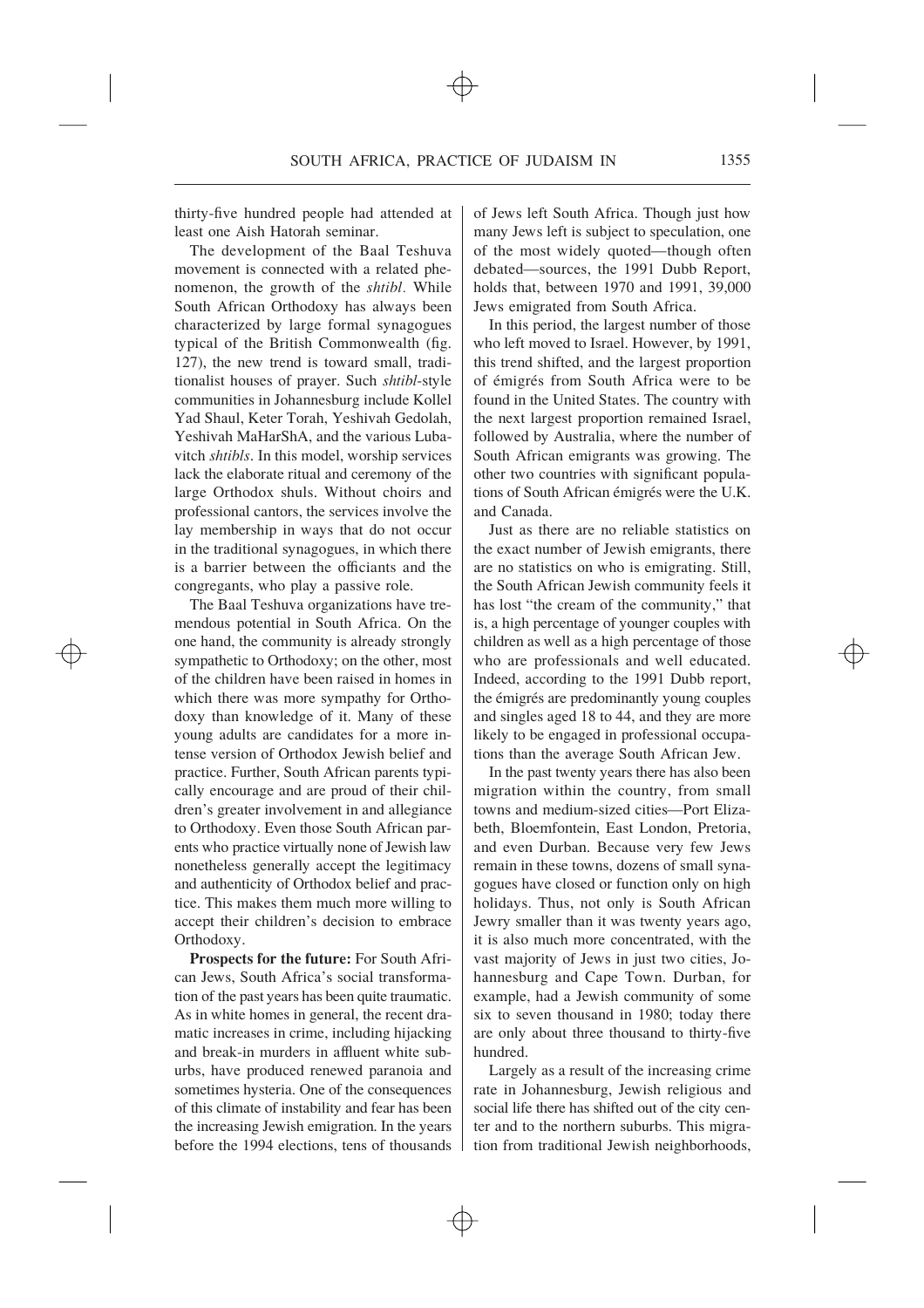such as Hillbrow, has left those once-vibrant centers of Jewish life and culture deteriorating and crime-ridden. A striking symbol of the Jewish desertion of the city is the Wolmarans Street Shul in Hillbrow, until recently Johannesburg's central synagogue, which now is deserted and up for sale.

Parallel with the decline of the Wolmarans Street Shul and another result of the northward flight of Jews into the suburbs is that Yeoville, once the nerve center of Orthodox Jewish life, is now in the final stages of disintegrating. In the recent past, three Jewish bookstores, two bakeries, two kosher delis, and a Jewish restaurant have all either closed or moved out. In addition, nonprofit Jewish organizations are leaving; the Beit Din itself has sold its building and moved. These changes are significant since Yeoville was South Africa's first truly ultra-Orthodox community. Today most of its founders and their children are living outside of South Africa.

Hillbrow, site of the Wolmarans Street shul, had become one of the most densely populated square miles in the world and was particularly attractive to young, single Jewish professionals enjoying urban lifestyles. But today the only Jews who remain—and there are still Jews in many of the apartment buildings in the neighborhood—are elderly and poverty stricken. Many are religiously devout, but they fear walking on the streets of Hillbrow, even on Sabbath morning when it is light outside.

Besides the enormous negative impact of this circumstance on the Jewish elderly who remain in these neighborhoods, it appears that the rising violence again is causing many Jews, in particular younger ones, to contemplate emigration. This, in conjunction with the fact that many who previously had received visas valid for a limited number of years must now use or lose them, has meant a renewal of what has derogatorily been referred to as "the chicken run." While the same forces pressure all whites to leave the country, Jews, who are more likely to own their own businesses or have professional training, find it easier to relocate. It bears noting that this exodus of Jews and other whites is of great concern to the government,

such that, for example, in 1995, speaking to an audience of two thousand people, including prominent members of the Jewish community, at Temple Emanuel, a large Reform Congregation in Parktown, Johannesburg, President Nelson Mandela said, "Don't leave, don't let us down." He assured whites, including Jews, that they were "marked for leadership in the new multiparty, multiracial South Africa." Their skills were desperately needed, and they should not abandon the country in its time of rebuilding.

Although the Jewish community is certainly having difficulties and is contracting numerically, some believe that the situation is by no means catastrophic. Before, during, and after the 1994 elections, the South African Jewish Board of Deputies consistently argued that there is a positive future for South African Jewry, and the leadership of the community has been strongly supportive of the movement for democracy. In 1994, the National Director of the Board, Seymour Kopelowitz, said, "A mood of optimism has swept across the Jewish community in South Africa since the last elections. . . . The results have exceeded expectations and are a benefit not only to South African Jewry but to all South Africans. In spite of the gloom and doom which emanated from local sources and from various agencies in Israel, one thing is nevertheless clear: there is a future for Jews in South Africa and there will be a viable Jewish community here."

In a recent report, Russell Gaddin, who holds office in a number of Jewish organizations, argued that although the demographics of the Jewish community in South Africa may be changing, the numbers that have been lost to emigration are, in fact, considerably less than those lost to the simple process of assimilation that naturally occurs throughout the diaspora. Gaddin believes that the community in South Africa is quite stable and has managed to build up a sound infrastructure sufficient for it to flourish. He concedes that this infrastructure demands continued support from the community but that there is no question that facilities for Jews are in any danger of collapsing.

One thing is clear, and this is that many